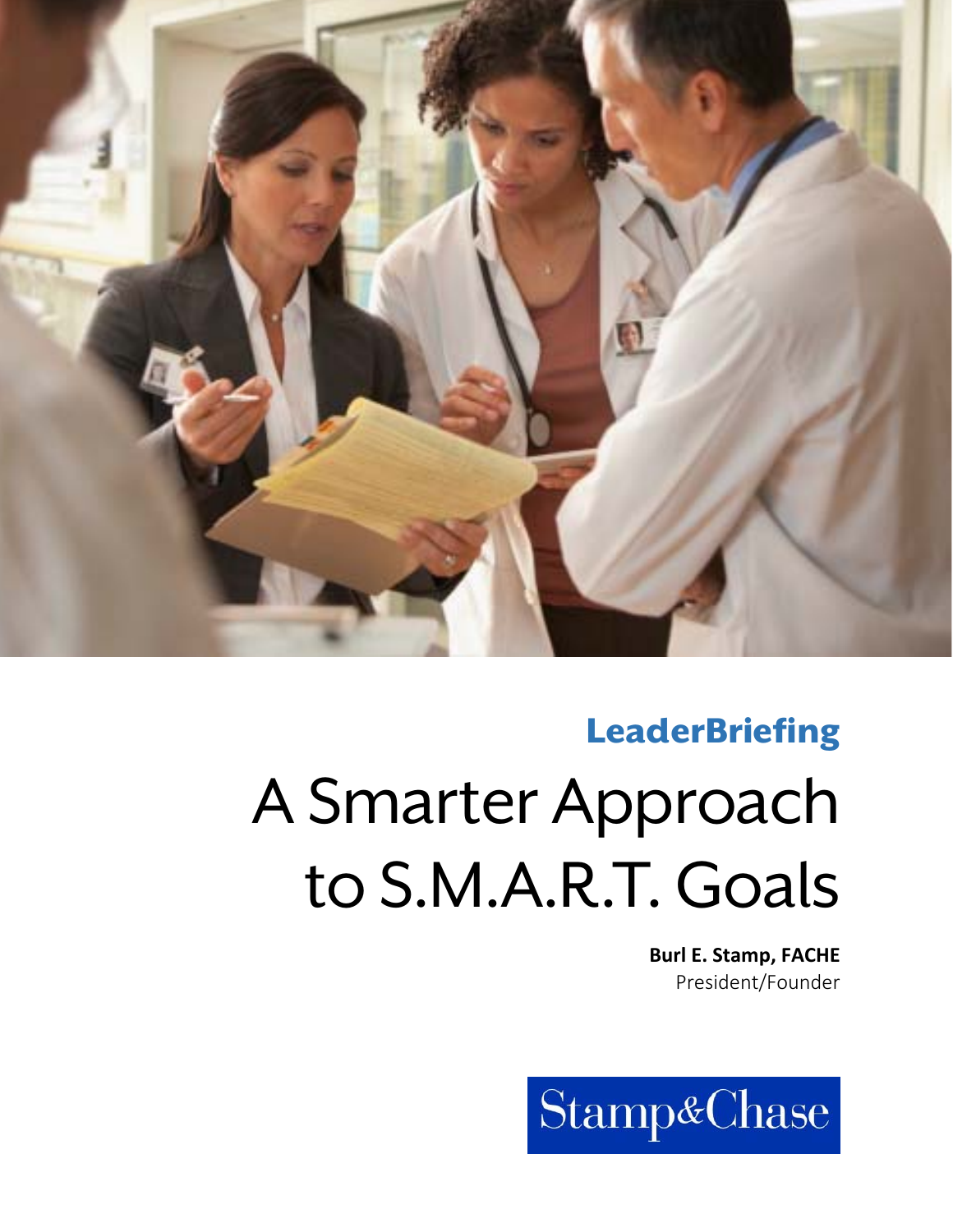## Writing Better Goals vs. Achieving Higher Performance

Anyone who has worked in a large organization during the past 30 years has probably been taught and encouraged to write S.M.A.R.T. goals. This easy-toremember acronym was originally introduced in a 1981 issue of *Management Review* by authors George Doran, Arthur Miller and James Cunninghami . And if one of *their* goals was to develop a memorable model that would stick in management practice, then they were extremely successful.

Despite its memorability and simplicity, the SMART goal approach by design has limitations. As suggested in the authors' original article title – "There's a SMART Way to Write Management's Goals and Objectives" – the focus of the model is on the structure and content of the written goal itself. While adapted by many authors and managers over time, the original acronym stood for:

> **S**pecific **M**easurable **A**ssignable **R**ealistic **T**ime‐Bound

If a leader's sole purpose is to craft better goals, this model is superb. But in work with health care organizations to improve employee and patient engagement, we ask leaders at all levels of the organization to think differently about how they set goals and use them to drive higher performance among their teams. Considering the following important questions makes a difference in how staff view goals and their role in helping achieve them.

- *Why is the goal important to our patients, our organization and to members of our team?*
- *Is everyone on board regarding the specific practices that will help us achieve this goal?*
- *Do I believe it is achievable given the resource we have for implementation?*
- *How do I know if we're making progress?*
- *Do we celebrate when we succeed together? And do we course-correct when we fall short?*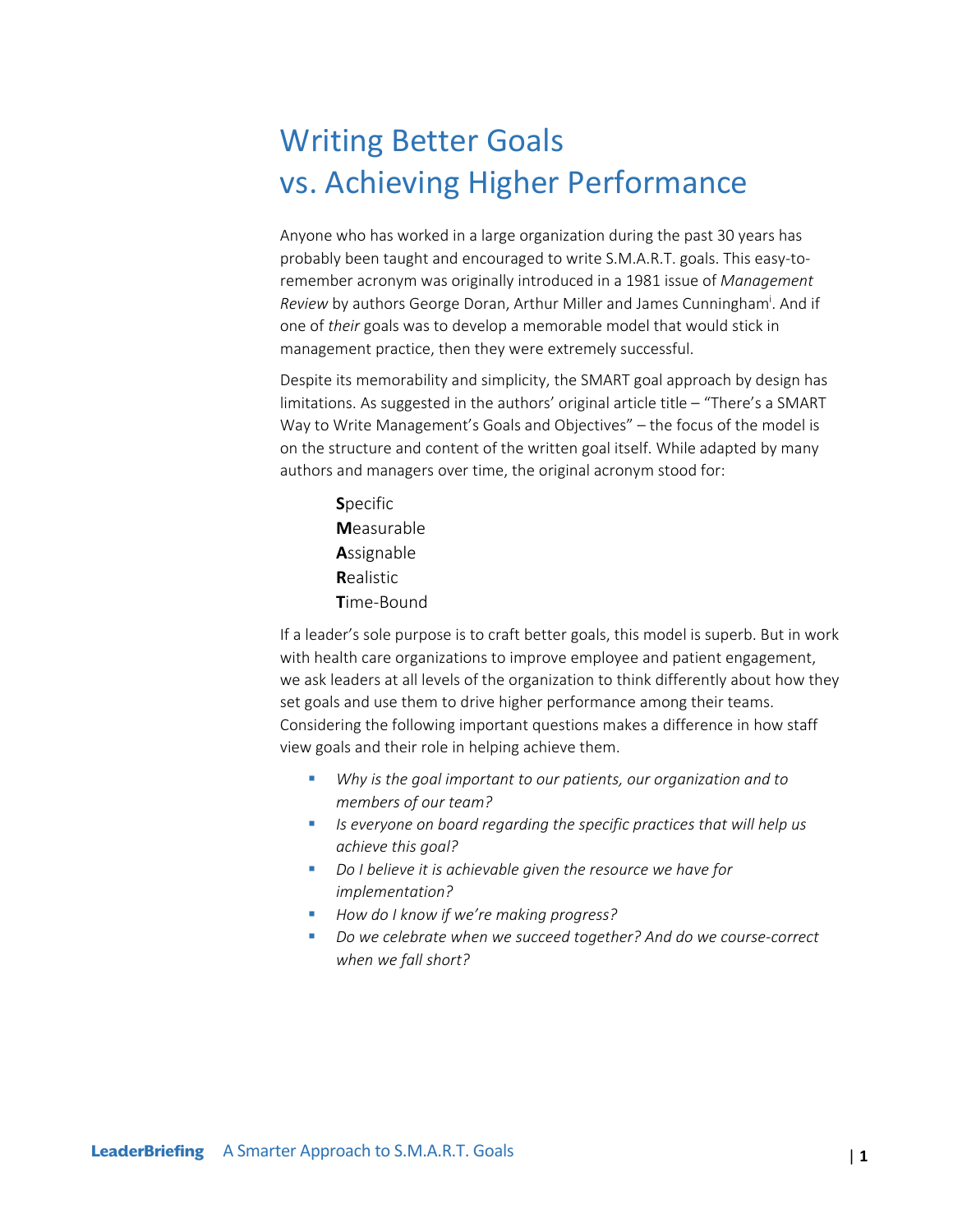

Our adapted S.M.A.R.T. goal model focuses more on effective implementation, making goals relevant for staff and on changing behaviors that will improve performance and achieve the desired results. In a word, our model is more about *how* we use goals to influence outcomes and enhance employee engagement, rather than what a written goal statement includes.

This **LeaderBriefing** from Stamp & Chase explores the rationale and specific details behind each component of our smarter approach to S.M.A.R.T. goals.

# Are your goals specific enough to change behavior?

While there are many variations on the original S.M.A.R.T. goals model, the "S" almost always stands for **"specific."** Writing a SMART goal that is specific means that all aspects of the goal are clearly defined and that it answers the standard 5 W's (who, what, when, where and why). But even when a well-written goal is specific, it still usually focuses on what you want the end result to be, not on *how* you will get there.

In their 2012 book *The Four Disciplines of Executionii*, authors Sean Covey, Chris McChesney and Jim Huling described the importance of setting both "lagging" and "leading" goals to change performance. Most leaders set and are most comfortable with lagging goals that look in the rear‐view mirror and measure end results (for example, our operating margin last quarter or quality scores last year). Leading goals, on the other hand, target specific predictive behaviors that will lead to better performance.

An example clarifies the power in setting leading vs. lagging goals. A strong, specific lagging goal for an individual nursing care team might be:

*To improve patient and family communication, increase "staff worked together as a team" score on patient experience survey from 78.5 to 81.0 by end of third quarter.* 

While this goal does flag for staff that this is a priority, it does little to help them collectively understand what needs to change to achieve the goal. Here is where a leading goal is beneficial.

*To improve patient and family communication, fully implement team bedside report for every shift by end of first quarter. Achieve 100% compliance for all patients by end of second quarter.* 

The specificity of a well-structured leading goal helps clarify practice changes that will be necessary to achieve a lagging goal. This approach also helps each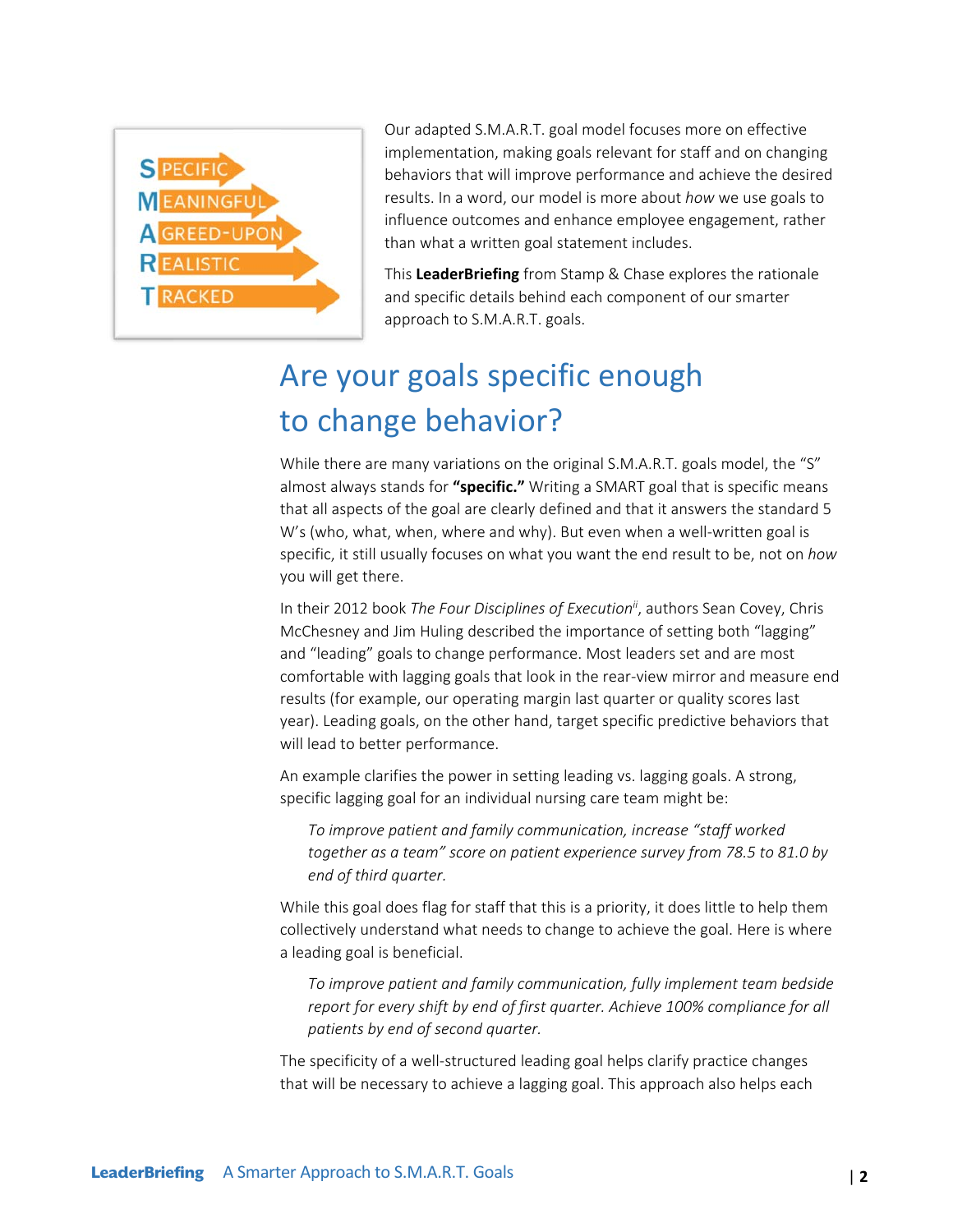member of the team understand their personal responsibilities in achieving better performance.

To develop **specific** goals that move performance, leaders should:

- **Set leading goals that help individual staff members and the team as a whole understand the changes in practice and behavior that will improve results.**
- **Establish companion lagging goals to ensure leading indicators are achieving the desired results.**

### Why should I care?

In work with frontline health care staff, the plea to "help connect-the-dots" is one of the most common ones we hear. With new protocols, payer requirements and regulations shifting constantly, staff understandably struggle to make sense

of all of these changes. That's why setting and explaining goals that are **meaningful** is so important.

In today's metrics‐driven world, it is easy for even the most compassionate caregiver to quickly become obsessed with the numbers. Thirty‐day readmission rates … incidents per thousand patients … HCAHPS top box scores. Chasing the numbers can become all‐consuming.



Sadly, "money" is too often our answer when staff ask why HCAHPS scores or readmission rates matter. Yes, Medicare and many commercial payers do indeed pay health care providers more when we achieve lower readmission rates, higher patient experience scores and better clinical outcomes. But the reason they pay us more is because these improved practices make real differences in patients' lives.

So rather than simply tracking the numbers and trends, consider the incredible meaning and power behind key questions on the HCAHPS, Press Ganey or other patient satisfaction surveys: *treating patients with courtesy and respect, listening to them carefully, being responsive to their needs*. When our scores are lower than we want on these important questions, it means we've fallen short in caring for fellow human beings in ways they want, need and deserve.

Developing goals that underscore the powerful things that happen when we achieve them not only gives more meaning to the goal; it gives more meaning to the work each member of the health care team does every day.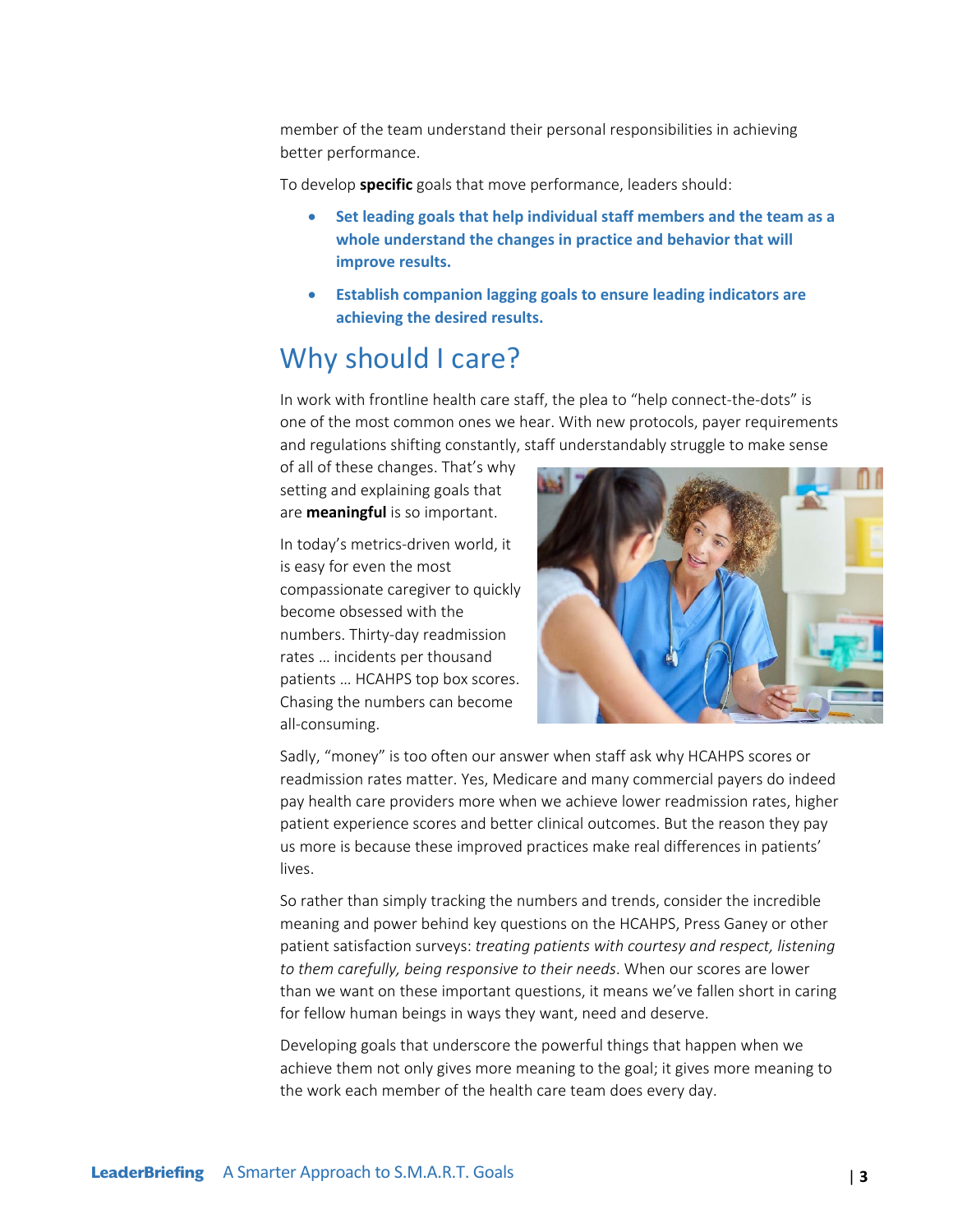To develop and leverage more **meaningful** goals, leaders should:

- **Begin goals with brief purpose phrases that usually begin with "to…"** 
	- o *To reduce suffering for patients, fully implement new fall precautions that will decrease the incidence of falls by …*
	- o *To improve patient assurance and understanding, consistently use teach‐back and open‐ended question that will increase "listen carefully" and "explained things" scores by …*
	- o *To reduce unexpected returns to the hospital for cardiac patients following their stay/procedure, change practice for discharge instructions to include …*
- **Use storytelling to share experiences that have made a real difference in an individual patient's life and support achievement of a related team goal.**
- **As a team, always talk about the implications for patients that are behind the numbers attached to individual goals.**

# Yours, Mine or *Ours* – Whose Goal is it Anyway?

Even the best crafted, precisely‐targeted organizational goals are ineffective unless they are embraced by individuals and the entire team responsible for implementing the tactics to achieve them. That's why the "A" in our smarter S.M.A.R.T. goals model represents **agreed‐upon**.



The first, most important step in setting goals that are enthusiastically adopted by teams is to pay attention to two of the other components in our S.M.A.R.T. goals model: making goals *meaningful* and *realistic*. Tying a goal to the core purpose of the organization's work – in health care, how it impacts patients' care – helps make its achievement more

meaningful. Even financial goals can be linked to the short- and long-term fiscal health of the organizations and its ability to continue to invest in technology and services that will ultimately make care better for patients and families.

To be well accepted by teams, the path to success has to been realistic, which we explore in more detail in the next section. It is reasonable to make the accomplishment of a goal a stretch – but not impossible.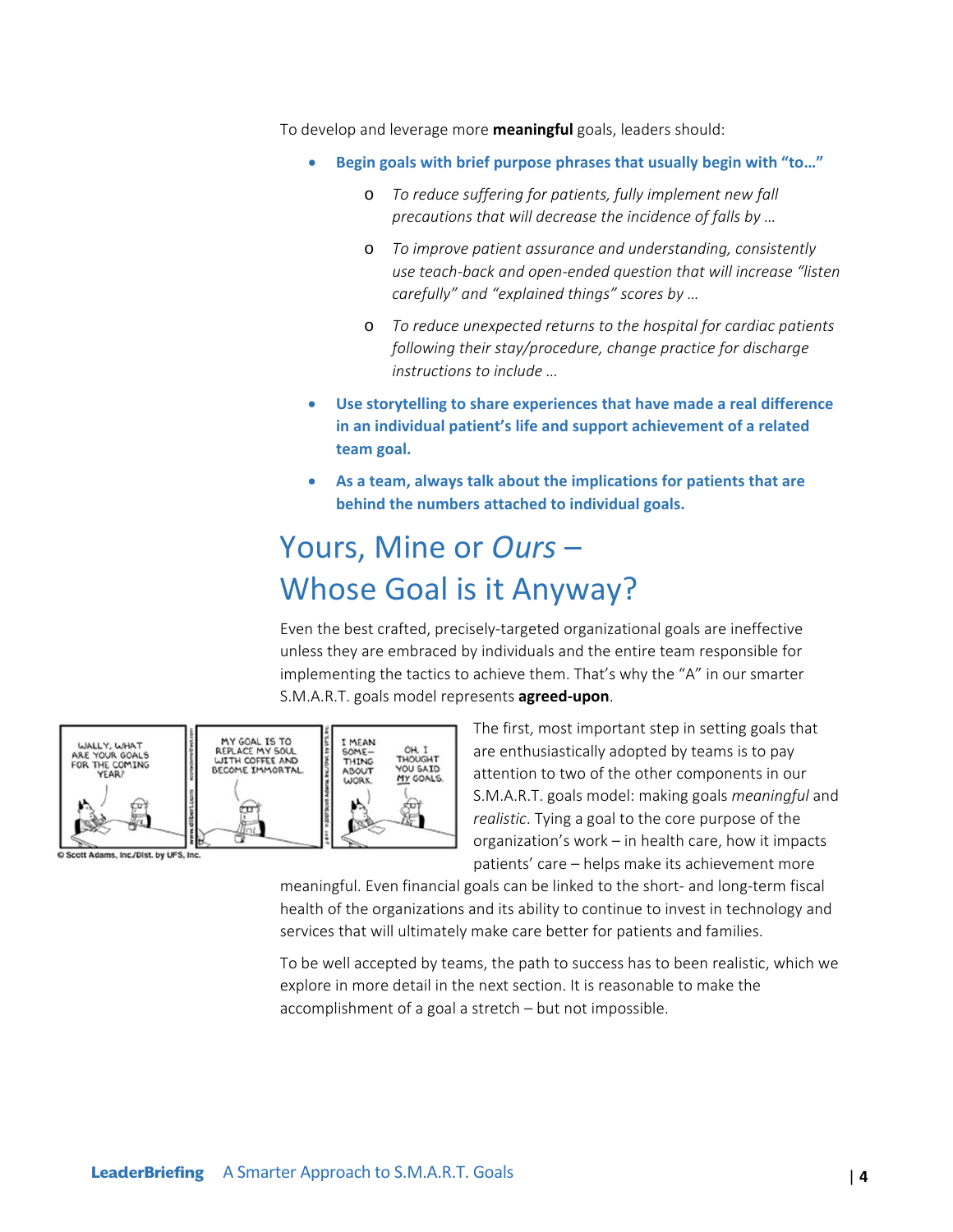To gain shared **agreement** on goals, leaders should:

- **Involve team members in crafting leading goals and tactical plans.**  While many financial, operational or quality goals may be set at an organizational level or dictated by regulation, teams can and should be involved in the problem‐solving that sets specific leading goals to achieve targets. For instance, teams can be involved in leading goals related to patient placement and education to achieve departmental fall reduction goals.
	- **Spend time talking about goals, not just posting them.**  Organizations and department leaders too often distribute well‐written goals – either via email or simply tacked on a bulletin board – without giving teams the chance to really understand their intent. The opportunity to ask questions and to discuss how the goal will be achieved is crucial for staff to truly embrace the objective and be committed to success.
- **Make goal achievement a stretch, not impossible.**  Staff members will embrace strategies to achieve a goal only when they see a clear, realistic path to success.

# Why B.H.A.G.s without B.H.A.R.s are Pipe Dreams



*"I believe that this nation should commit itself to achieving the goal, before this decade is out, of landing a man on the moon and returning him safely to the Earth."*

That quote from President John F. Kennedy's speech to a joint session of Congress on May 25, 1961, is perhaps the most often cited example of the philosophy that when

you set big goals, amazing things can happen. And who doesn't want to accomplish amazing things.

So the fact that the "R" in our model stands for **realistic** may be surprising. Realistic sounds so safe … hum‐drum … even boring. Don't we want bigger, transformative, inspiring goals? Maybe even "B.H.A.G.s"?

Even if you haven't read one of the best-selling business books of the past 50 years, *Built to Lastiii* by Jim Collins and Jerry Porras, you've probably heard about "big, hairy, audacious goals," or B.H.A.G.s. And the first example of a B.H.A.G. that Collins and Porras cited in their explanation of this concept was President Kennedy's bold, man‐on‐the‐moon goal.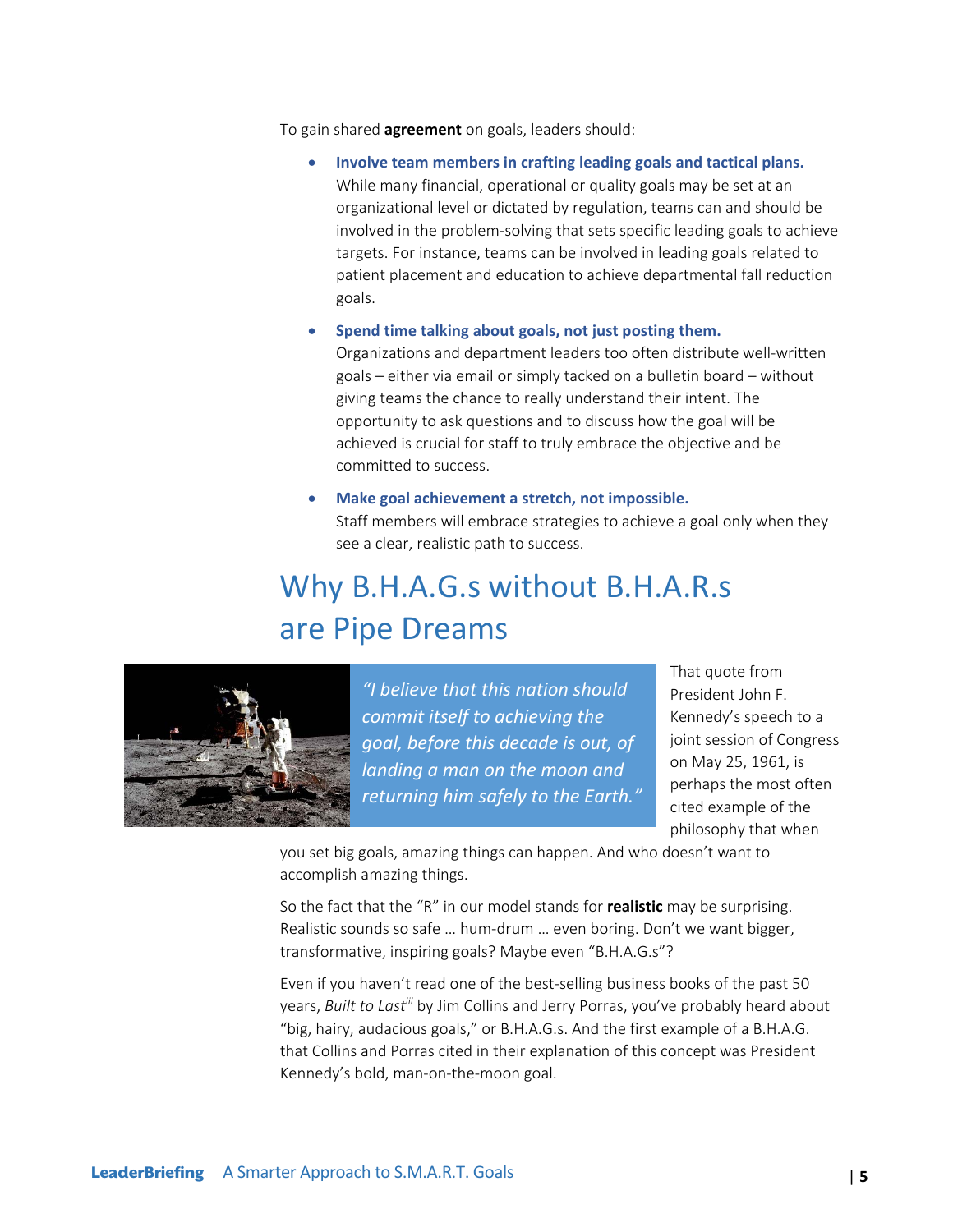Does our suggestion that goals should be realistic mean that we believe B.H.A.G.s aren't useful, or even worse, simply pipe dreams? Not at all. It simply means that to be realistic, B.H.A.G.s require B.H.A.R.s – big, hairy, audacious *resources*.

While everyone remembers the man‐on‐the‐moon ambition in President Kennedy's speech to Congress, the sentence immediately preceding that statement arguably was just as important: *"I therefore ask the Congress, above and beyond the increases I have earlier requested for space activities, to provide the funds which are needed to meet the following national goals…."*

No goal, in and of itself, is either realistic or unrealistic. The determinant of whether it is realistic is answered almost entirely by one question: Can and will we devote sufficient resources to achieving the goal?

Kennedy's audacious moon‐landing goal dramatically illustrates this point. His bold challenge to put a man on the moon was both aspirational and inspirational. Its primary purpose was to rally the support of the American people and more importantly the Congress to fund the goal's achievement. Remember that the space program at the time was a matter of national pride. We had to beat the Russians, and we were behind in the early 1960s.



The accompanying chart illustrates how significantly resources often have to be redirected to achieve a B.H.A.G. NASA's annual budget in 1961 when Kennedy made his bold proclamation was \$744 million. By 1966 at its peak, the annual NASA budget had reached \$5.9 billion, an increase of nearly 700%. As the line graph shows, the increase in the share of total federal spending for NASA in the 1960s was even more dramatic and illustrates another

important point: effective planning and goal-setting is about prioritization. Resources are not unlimited so focusing time and spending in one area usually means sacrifices in others.

Setting realistic goals in patient experience improvement is especially susceptible to the problem of under-resourcing. Everyone wants to be at the 75<sup>th</sup> percentile rank (at a minimum) on H‐CAHPS scores, but being better than three‐quarters of the other hospitals in the country takes a significant commitment if you are starting at or below the median.

Over the years, we have encountered more than one well‐intentioned health system that set an inspirational goal of being at the 99<sup>th</sup> percentile without allocating sufficient resources to get there. The primary problem with this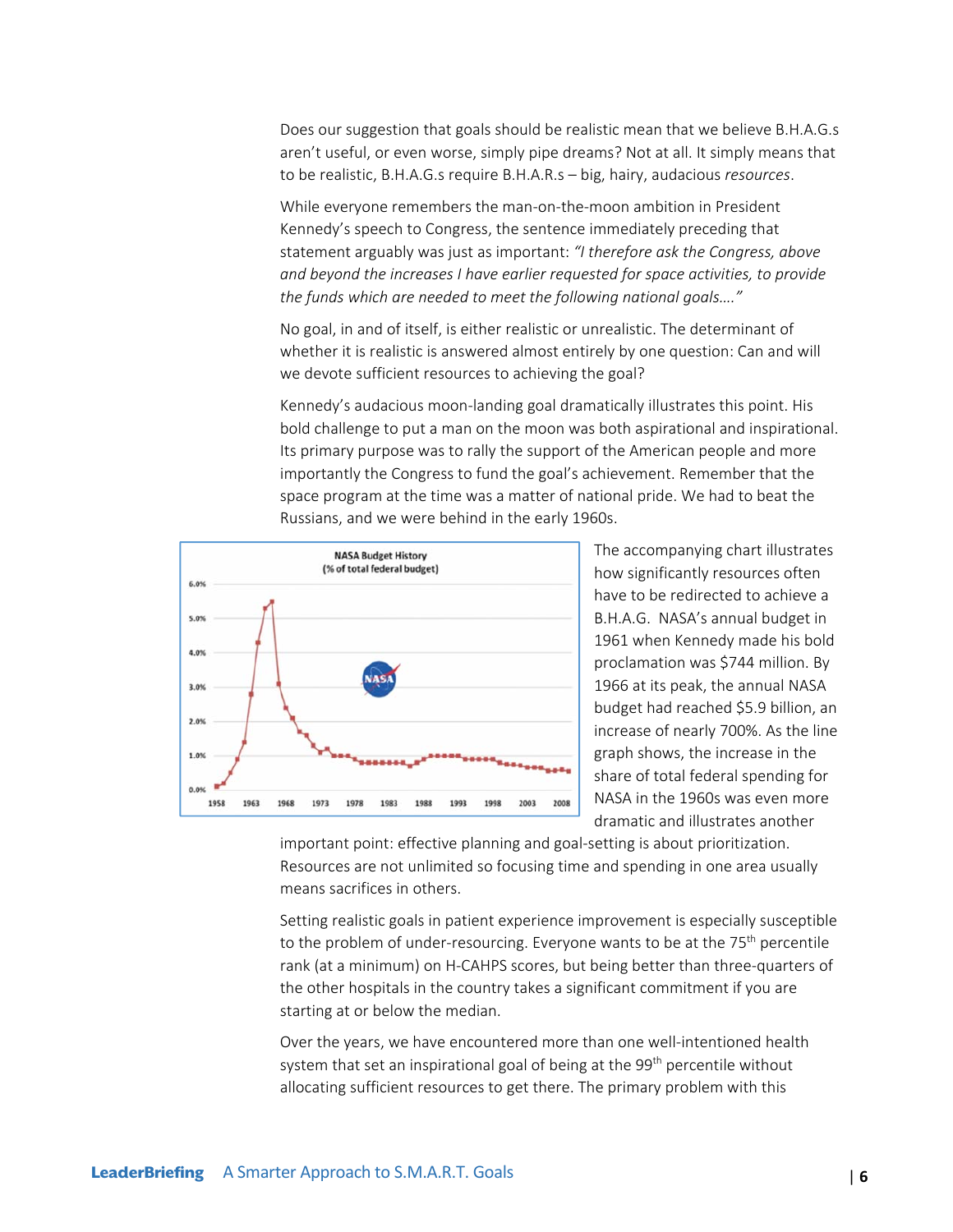strategy is that a goal meant to be aspirational becomes discouraging. As one dedicated, experienced staff nurse quietly admitted, "We've all just reached a point where we ignore that. We all work very hard, and we know achieving that is impossible. If we take it seriously, it is too demoralizing year after year when we don't achieve it."

To set goals that are ambitious but **realistic**, leaders should:

- **Recognize that not every goal can be a B.H.A.G.** Stretch goals are fine, but not every goal in every area can be a stretch.
	- Setting aggressive goals in a few areas and devoting adequate resources to achieving them is better than spreading resources too thinly.
- **Understand that a stretch for one unit may be a cake‐walk for another.**  Organization‐wide goals for quality, safety or service metrics are reasonable, but they often need to be analyzed and adjusted to be realistic for individual units. This is especially true for patient experience goals. It is fine to set a goal of reaching the 75<sup>th</sup> percentile rank for a unit that has been at the 60<sup>th</sup> percentile. But for another unit at the 25<sup>th</sup> percentile with a more challenging patient population, that goal in a single year would be extremely difficult.
- **Use industry data to help determine whether a goal is realistic or not.**  In some areas, using industry benchmark data can help teams assess just how challenging the achievement of a goal will be. For example, Press Ganey and other patient satisfaction survey companies can tell you how many hospitals, on average, were able to move performance by specific amounts depending on their starting points.

Linking the allocation of resources to the achievement of stretch goals is essential. Well-intentioned "inspirational" goals quickly become disheartening for teams that are hampered by too few resources to achieve them.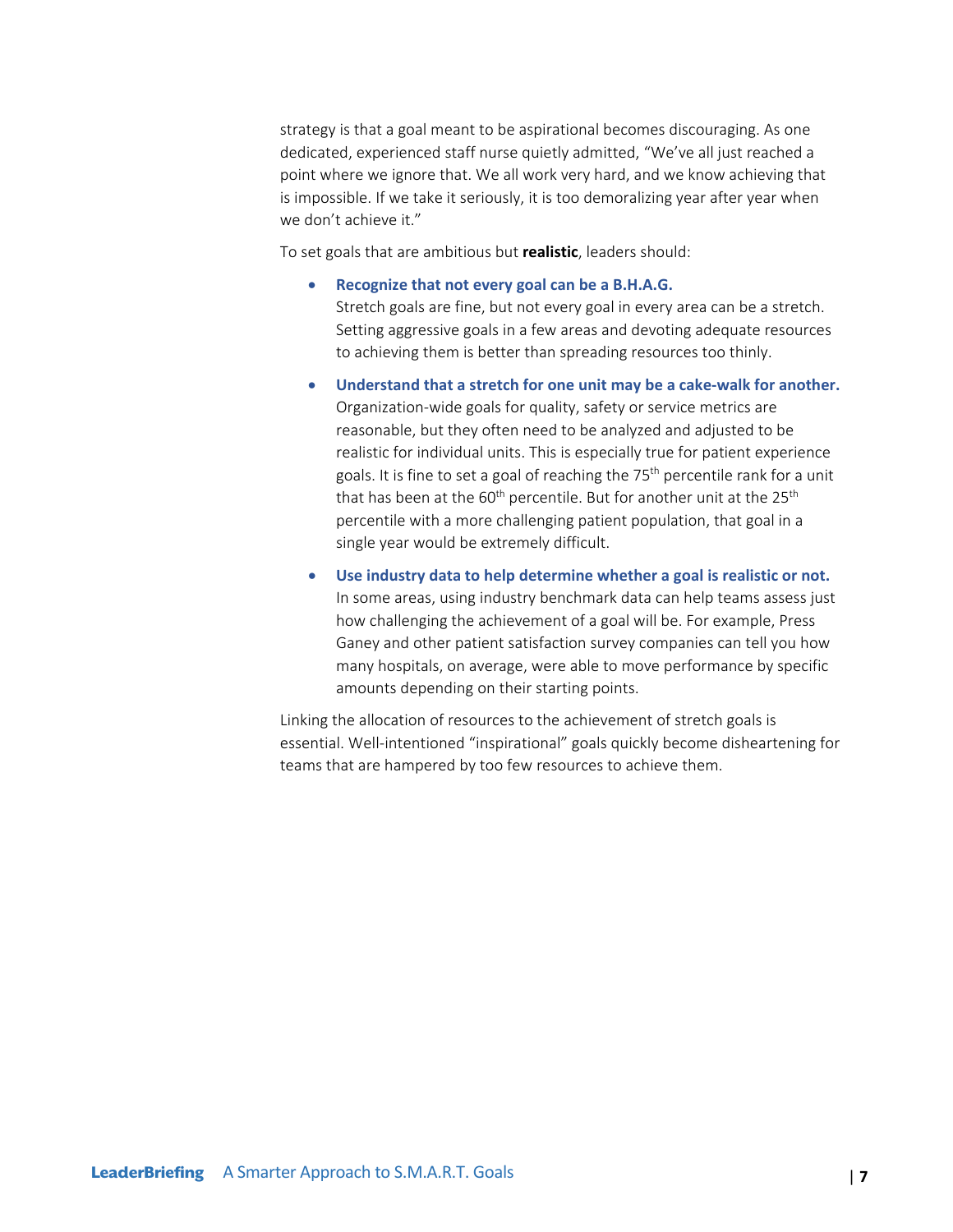### Keeping Goal Achievement On‐Track

How often are well‐ stated organizational goals developed and distributed at the start of a new year – then barely addressed by individual teams until 12 months later when we check on how well we did? Our objective must be to make goal performance an integral part of our



day-to-day work. And continuous monitoring and reporting current results to our team is a key part of making that happen.

To effectively **track** goal performance in ways that improve results, leaders should:

#### **Go beyond simply posting results.**

To be meaningful and influence team priorities, updated reports from quality, patient satisfaction surveys and other operations metrics have to be more than just another piece of paper posted on a staff bulletin board. Make sharing and team dialogue about these results a standing item on every department meeting agenda, allowing sufficient time to really discuss the implications of the results.

#### **Celebrate success!**

Too often I hear frontline staff complain that, "they only notice when something goes wrong." Taking time to acknowledge and celebrate success is an important way to reinforce best practices and performance. Plus, it just feels good!

#### **Course‐correct for failure.**

When results are not meeting expectations, it is critical for the team to understand why. Too often, teams simply say, "we must do better" without understanding the root cause of the performance shortfall. Underlying that flawed thinking is the assumption that the team is doing the right things, but they are not doing them well enough. Many times, the real problem may lie in the fact that the practices implemented to achieve the goal are not the appropriate or best ones. Only when a team understands that a change in course is necessary will results improve.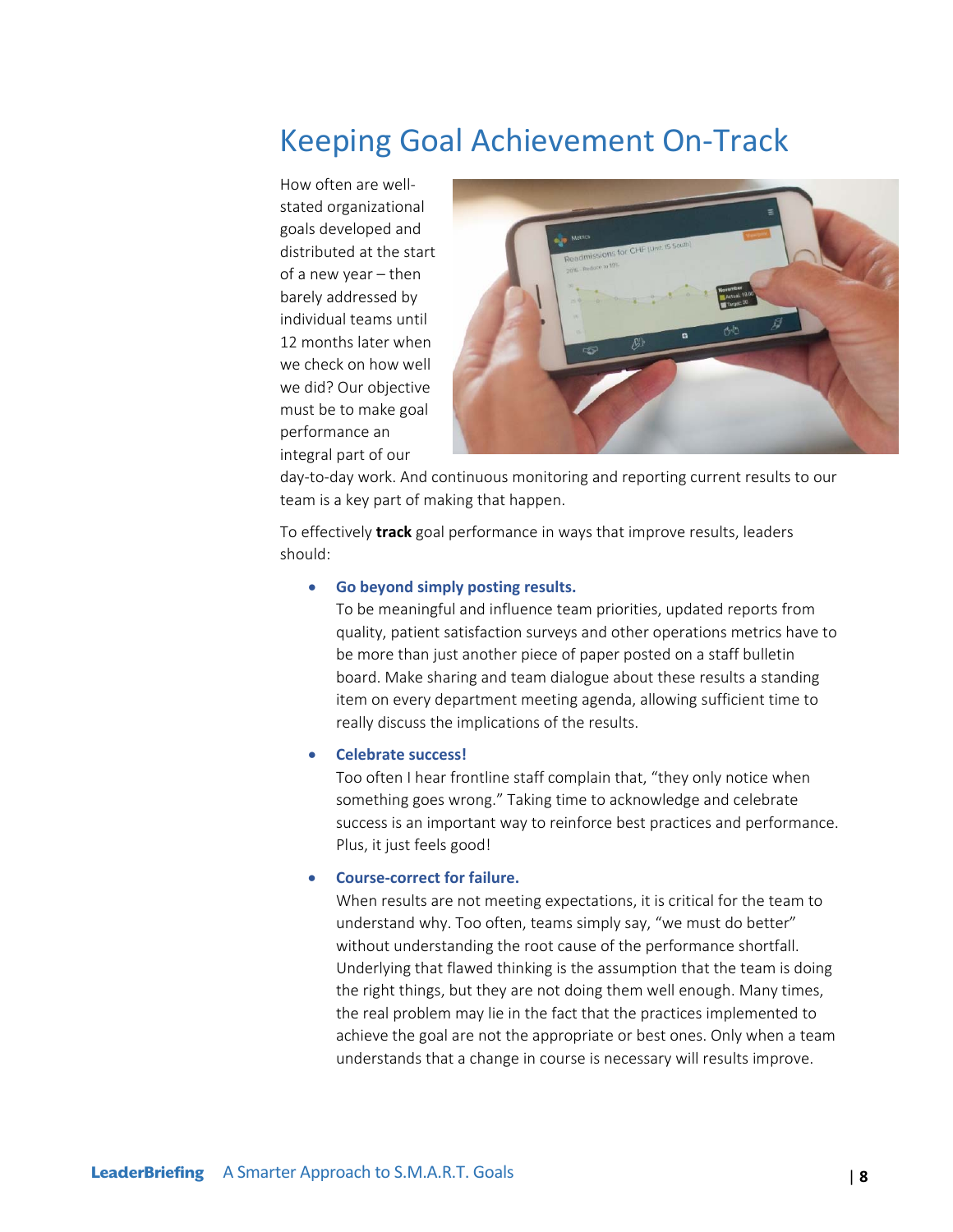**Remember a picture is worth a thousand numbers.** 

Straightforward graphs or charts that quickly illustrate the trend in performance are far more powerful than lots of numbers and words. Additional details behind the graphs can be used to better understand why performance is trending in a certain way or direction.

**Tell stories to make the results real.**

Numbers are important, but it is the impact those numbers have on patients' lives that really matter. For example, it is important for cardiac teams to track "door to balloon time" to improve performance. It is more meaningful to hear about how grateful a wife is for your efforts that saved her husband's life. Take time during staff meetings and huddles to highlight those stories of gratitude expressed by patients, family members and colleagues.

### Summary

Well-written goals are only the initial, foundational step in developing a disciplined approach that views goal‐setting as an important part of driving improved results. Ensuring that goals are **specific** enough to change behavior, **meaningful** so that they engage the team, **agreed‐upon** for shared success, **realistic** given the resources allocated to achieve them and **tracked** so that the team knows how they are doing are essential for making goals an integral part of sustainable performance improvement efforts.

i George Doran, Arthur Miller, James Cunningham (1981). There's a SMART way to write management's goals and objectives. *Management Review,* vol. 70, issue 11.

ii Sean Covey, Chris McChesney, Jim Huling, *The 4 Disciplines of Execution: Achieving Your Wildly Important Goals* (New York: Free Press) 2012.

iii Jim Collins, Jerry I. Porras, *Built to Last: Successful Habits of Visionary Companies* (New York: HarperCollins Publishers, Inc.) 2004.